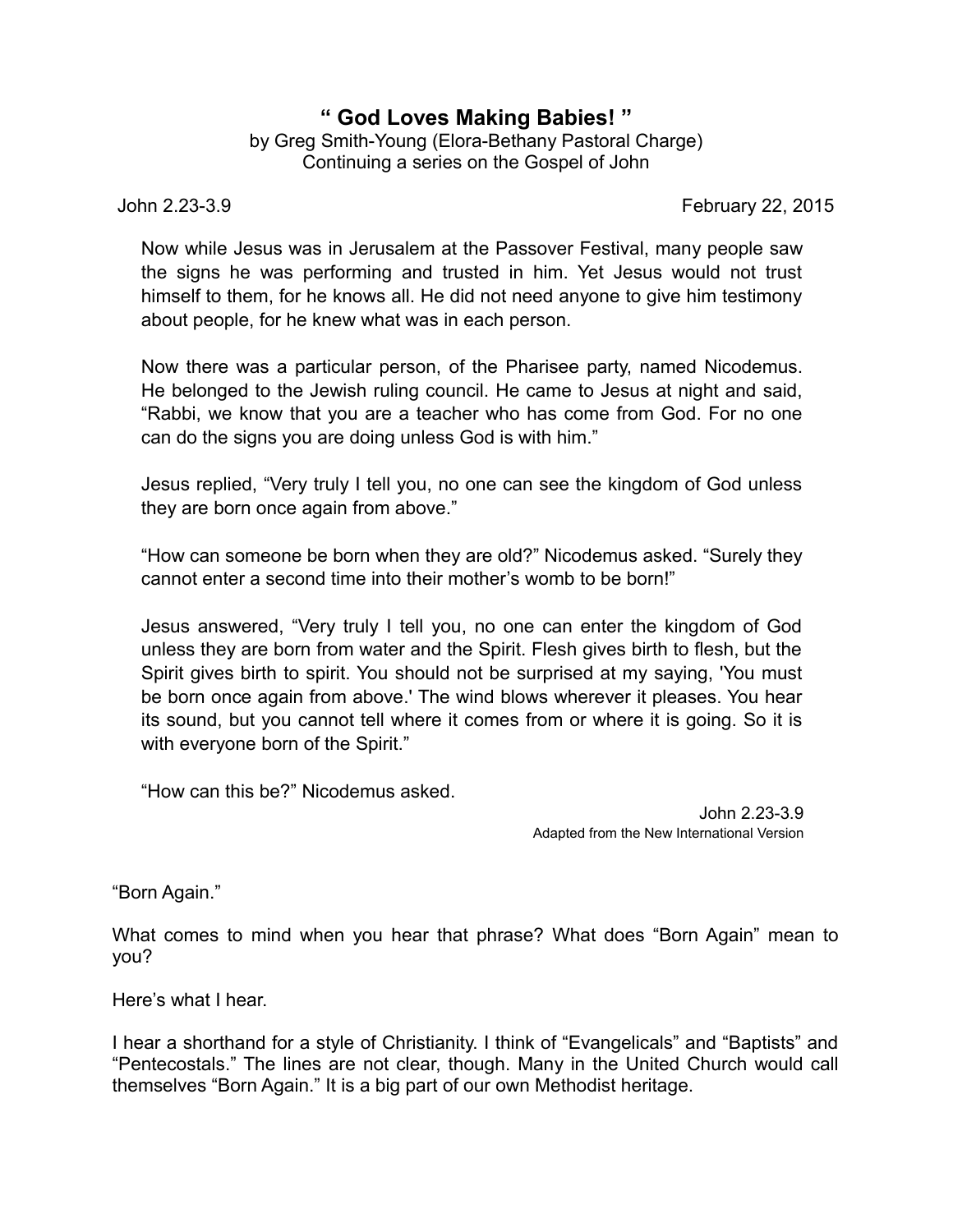When I hear "Born Again," I think of a moment when someone is radically transformed. Before, they were stuck in sin. After, they are alive in Christ. Maybe you have experienced that profound transformation.

When I hear "Born Again," I think of division. We've got "Born Again" Christians, and we've got the rest. From one perspective, the "Born Agains" are the only real, true Christians. The rest are going through the motions. From the other perspective, the "Born Agains" are weird and suspicious. The rest are normal.

Let's do this. Take all those things we hear, and put them to the side.

When Nicodemus was talking with Jesus, he had never heard this stuff. He has seen Jesus in action, knows he is from God, and has come to give his respects. Jesus starts talking about being born again. Let's try to hear this with Nicodemus, with fresh ears. What is Jesus saying to us?

II

Most of us were born, I think. What did it mean?

It was a tremendous transition. We went from one world, and traumatically entered into a much, much bigger world.

My Dad put this sign on our front porch when I was born. It has my name and details. Also, my family: Mom and Dad. Very soon, grandmas and grandpas; uncles, aunts and cousins; and neighbours. Then, friends and teachers. Later, girlfriends, a wife, my own children, and more friends. Birth brings us into a family that grows.

Birth starts us off. We breathe, eat, and cry. Soon we are crawling, walking, and discovering. Birth is really important. Without my birth, I would not be. Still, the point is not my birth, but the life my birth launched me into.

## **"Born again" birth is also about a new beginning. It's about launching into a new life. It's about joining a growing family. "Born again" birth is about entering into a much larger world.**

III

Not too long after I was born, I learned how to hit and hurt. Grab and not share. I learned words. "I love you.""I hate you." I learned to lie. Honest!

As I have lived, I've rejoiced and been blessed so much. I've wept and been wounded so much. I've certainly wounded others. I remember watching a little frog hopping through the grass. Fascinating. Then I stepped on it!

All since I was born.

We are born, and we do what we can with life. Except it's not just us. Others do stuff to us. Stuff happens, good and bad, and a whole lot else. That's life. Your life.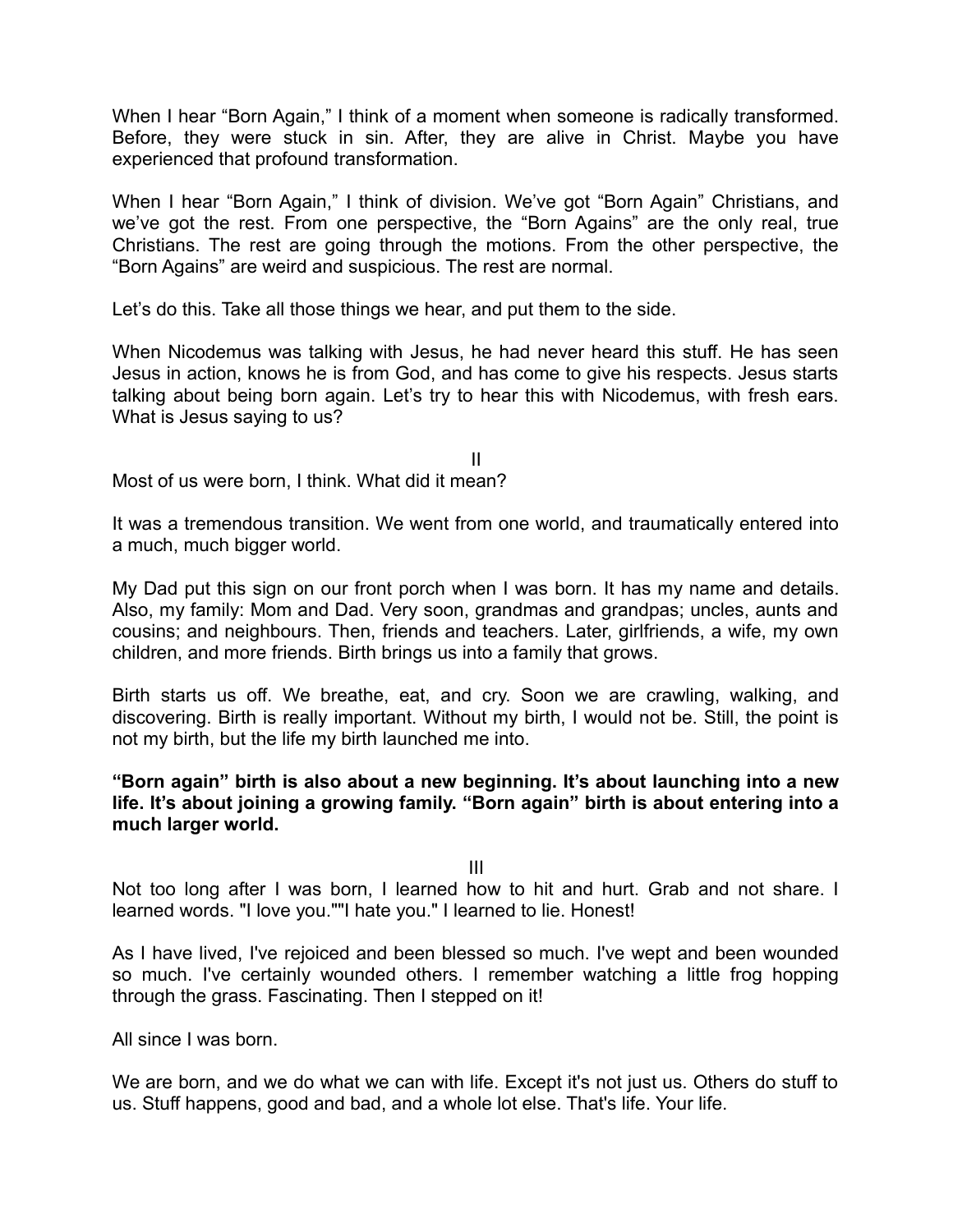I was born once. Stuff has happened. Someday, I'll join that frog. I'll get stepped on by something big. Frog might say I deserve it. She's probably right.. That's life. Who could hope for anything more?

Imagine if there can be more. **What if that is not all there needs to be? What if we can hope for more, and not just after we get stepped on for the last time? Right now. More in life right now. A new me, being forgiven. A new person, being made well. A new birth, becoming who God made me to be, finally.**

 $IV$ 

Back to my birth. The doctor was late, so I jumped into the nurse's arms. No worries. I had it under control. I worked hard. It went well. Mom couldn't have done it without me.

Well, that last bit is true. The rest?

You get no credit for being born. It wasn't your idea. You were not in control. You did not determine the date, organize the team, or set the timetable.

I really honour Mom for what she did, but she was not in charge either. A woman told me she has never been as in touch with her body as when she was in labour. Also, so out of control of her body. She simply had to go with it. If she fought it, it was worse. Just breathe!

We are not in charge of our birth.

It is interesting, this phrase "born again." The Greek word that mean's "again," *anōthen*, also means "from above." So *"born once again from above"* captures the whole meaning.<sup>[1](#page-2-0)</sup> It reminds us of who does the birthing.

Jesus says we need to be "born again." Then, he says we must be "born out of water and the Spirit."

Water: I think of baptism. Baptism is a womb. The water holds us, nourishes us, and washes us.

Water and the Spirit. The Holy Spirit. God makes it happen, this being born again.

*"How can someone be born when they are old?"* Nicodemus keeps protesting. *"How can they go back into their mother's womb?" "How can this be?"* After each question mark, he is silently giving his answer: *it can't be!*

<span id="page-2-0"></span><sup>1</sup> Frederick Dale Bruner, The Gospel of John, A Commentary (Grand Rapids: Eerdmans, 2012), 168 and 173.